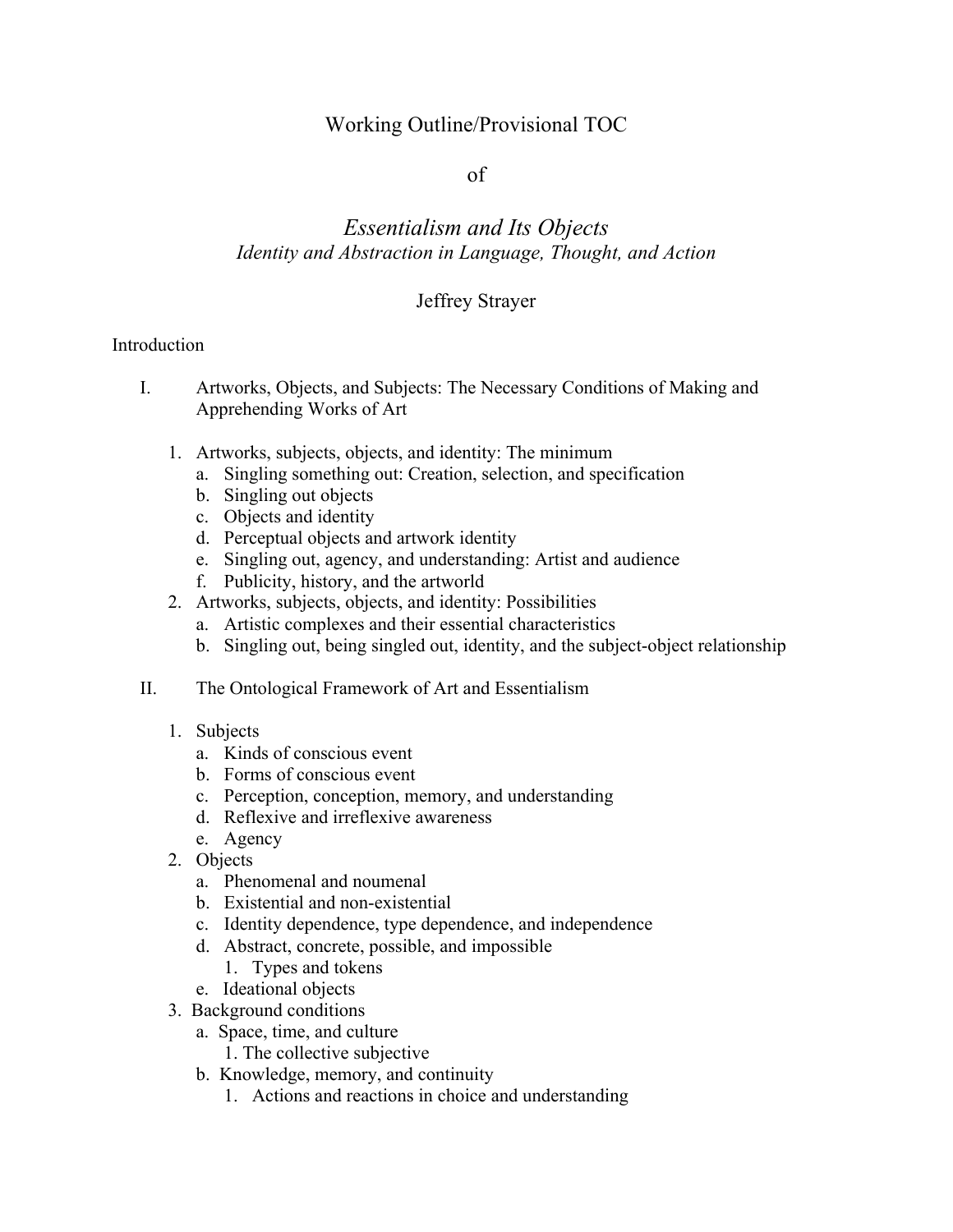- 4. The Ontological Subjectivity of Art
	- a. Art and perception
	- b. Art and knowledge
	- c. Art, identity, and consciousness
		- 1. Art and publicity
	- d. Conceptual idealism
- III. Essentialism, Identity, and Abstraction
	- 1. What Essentialism is and is not
	- 2. Specification in Essentialism
	- 3. The emphasis on identity and ideational identity
	- 4. Essentialist Abstraction and artistic complexes
	- 5. The relation of identity and Abstraction
	- 6. Identity, Abstraction, and the subject-object relationship
	- 7. Essentialist media
	- 8. Dimensions
	- 9. Radical identity
- IV. Language and the Reductive Minimum
	- 1. Artistic complexes and ideational objects
	- 2. The approach of Essentialism: The art and its aesthetic
	- 3. Consciousness, agency, objects, identity, and difference
		- a. The Essentialist artistic complex as a source of possibilities
- V. Regions of Recognition: The Space of Apprehension, the Field of Understanding, the Logical Space of Objects, and the Configuration Space of Essentialism – I
	- 1. The idea of a region of recognition.
		- a. The space of apprehension.
		- b. The field of understanding.
		- c. The logical space of objects.
		- d. The configuration space of Essentialism.
	- 2. The space of apprehension: Necessity, use, and possibilities
		- a. Space and time
		- b. Language and surface: Problems and solutions
			- 1. Number, distribution, figure and ground, and asymmetry (note orientation of reading as part of dealing with asymmetry)
			- 2. The algorithm: Language, surface, mind, and structure
	- 3. The field of understanding: Necessity, use, and possibilities
		- a. Time, concepts, reflection, and comprehension
	- 4. The logical space of objects.
	- 5. Configuration space: The interrelation of the space of apprehension, the field of understanding, and the logical space of objects in an Essentialist complex of comprehension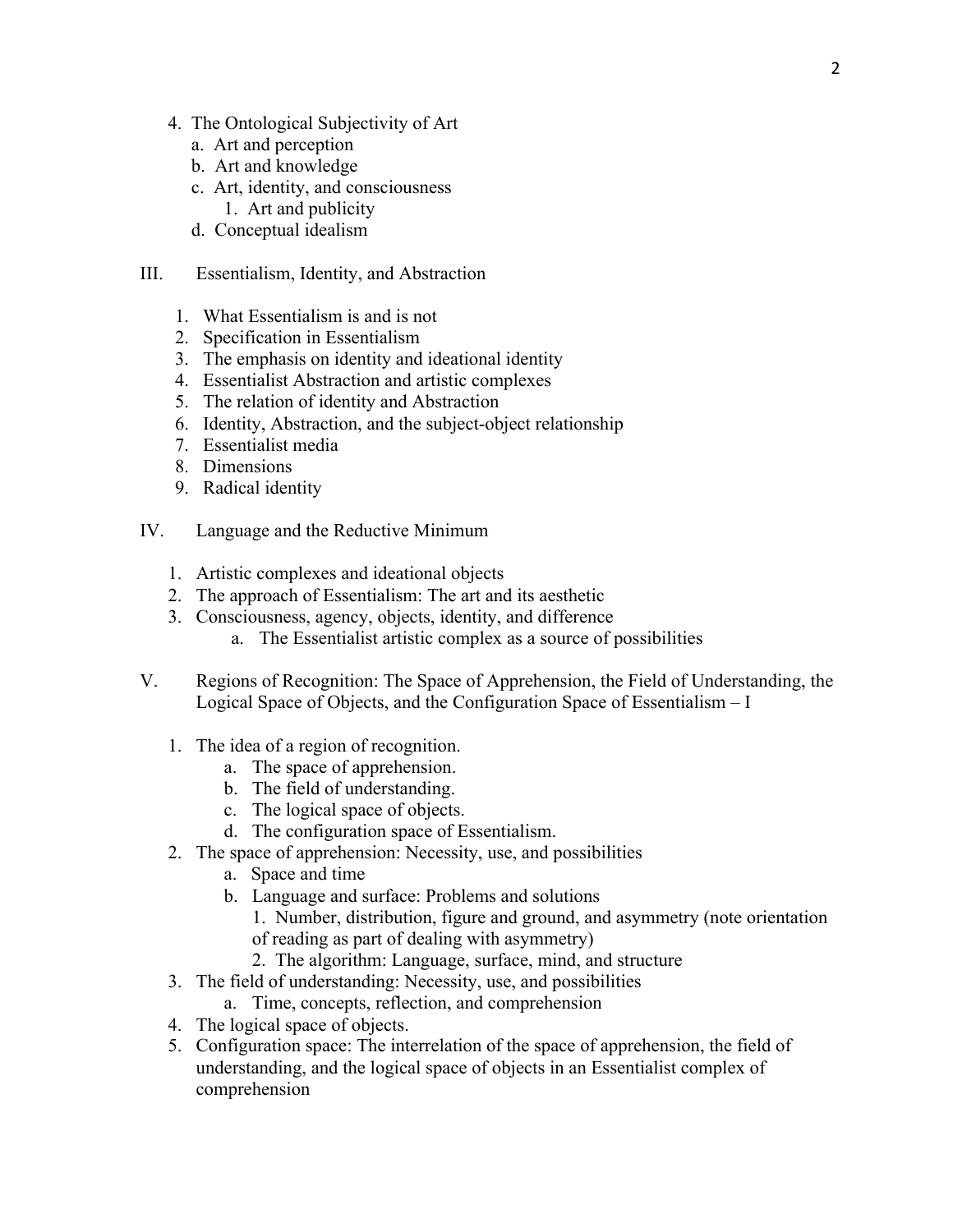- VI. Deep Form and Layered Content
	- 1. Layered content
	- 2. Deep form
	- 3. The relation of deep form and layered content
	- 4. Deep form and layered content in Essentialism
- VII. Regions of Recognition: The Space of Apprehension, the Field of Understanding, the Logical Space of Objects, and the Configuration Space of Essentialism – II
	- 1. Circles and matrices of language
		- a. Circles
		- b. Matrices
	- 2. Stability and change in language, thought, and perception
		- a. Space, time, and understanding
		- b. The perceptual stability of space and change in understanding: contrast and interaction
		- c. Film
	- 3. Meta: Objects, levels, and perspectives
	- 4. Configuration space and the complex of comprehension
	- 5. Essentialist structure: The relation of ideational objects to configuration space and the complex of comprehension
- VIII. Selections from the *Haecceities* Series: Essentialist Works and Commentary
- 1. *Haecceities 1.23.0* and *1.24.0*
- 2. *Haecceity 1.28.0*
- 3. *Haecceity 3.36.0*
- 4. *Haecceity 3.39.0*
- 5. *Haecceity 3.310.0*
- 6. *Haecceity 4.264.0*
- 7. *Haecceity 5.74.0*
- 8. *Haecceity 5.104.0*
- 9. *Haecceity 5.105.0*
- 10. *Haecceity 5.252.0*
- 11. *Haecceity 5.402.0*
- 12. *Haecceity 7.27.0*
- 13. *Haecceity 9.30.0*
- 
- 14. *Haecceity 10.13.0*
- 15. *Haecceity 11.5.0*
- 16. *Haecceity 11.6.0*
- 17. *Haecceity 11.24.0*